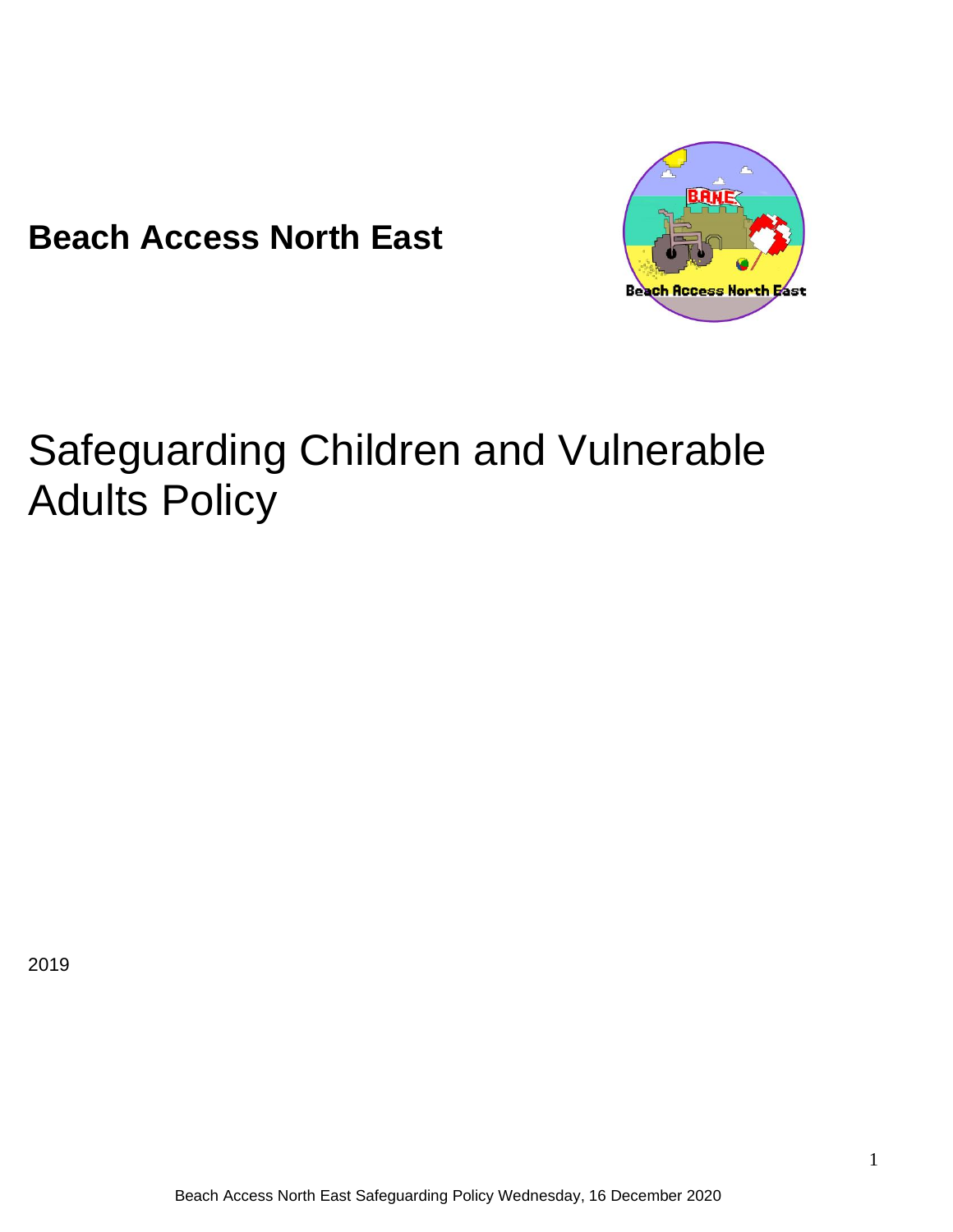# **Policy**

Beach Access North East provides all terrain wheelchairs, matting and associated aides for use on beaches, recreational venues and beauty spots to enable equal access for people of all ages with a physical limitation. Children can only participate in our activities if accompanied by a parent, carer or appropriate adult.

#### **Statement of Intent**

.

Beach Access North East values and encourages the involvement of people who may be vulnerable. Through our Safeguarding Children and Vulnerable Adults Policy we are committed to promoting their wellbeing and enjoyment and protecting their health, safety and general welfare while in the company of our volunteers.

Vulnerable people may be involved with Beach Access North East either as parents or carers or as beneficiaries of our services. In promoting this policy we are keen to take reasonable steps to:

- Provide a welcoming, secure and comfortable environment for the benefit of vulnerable people;
- Keep them safe from harm while participating in our activities;
- Comply with relevant statutory requirements;
- Support and protect the interests of volunteers who have contact with, or access to vulnerable people.

#### **Children and vulnerable people affected**

In this policy where either 'children', 'young people' or 'vulnerable people' are mentioned all three are usually intended

In law a child is anyone under the age of 18.

A vulnerable adult is anyone aged 18 or over who is, or may be, unable to take care of him or herself, or unable to protect him or herself against significant harm or exploitation. They also need, or may be in need of, extra support because they are elderly and frail or have a physical or sensory impairment, learning disability or have a mental health problem.

#### **It should be recognised that people who are vulnerable are able to cope in many situations, so sensitivity and common sense should be exercised.**

#### **Guiding principles**

In welcoming and working with people who are vulnerable Beach Access North East aims to:

- 1) Provide a friendly welcome for them and promote their general welfare;
- 2) Recognise their rights as individuals and treat them with dignity and respect;
- 3) Plan activities involving vulnerable people with care to minimise risks to their health and safety;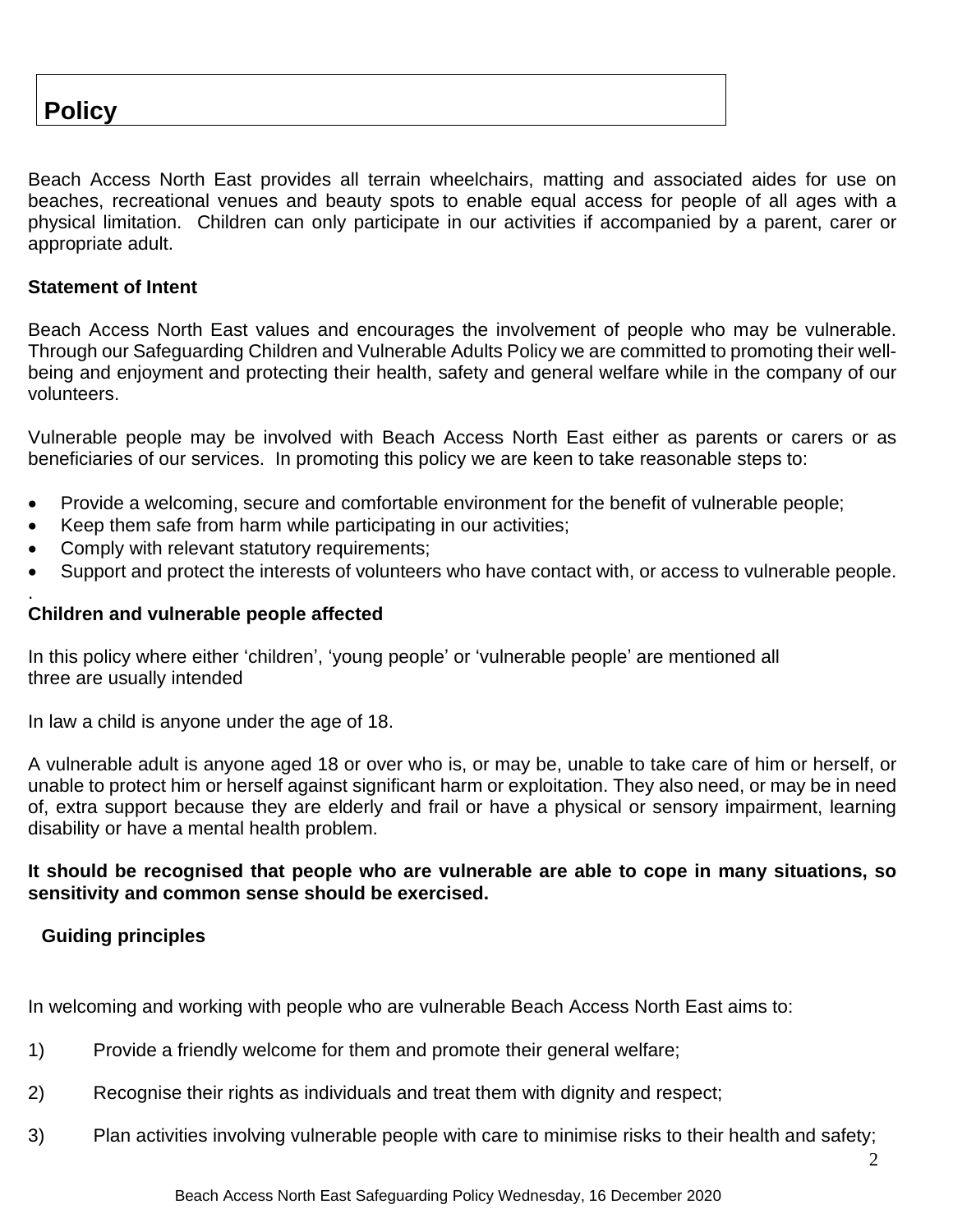- 4) Raise awareness of the dangers to which vulnerable people may be susceptible;
- 5) Develop appropriate procedures for responding to accidents, incidents and alleged or suspected harm.
- 6) Promote good practice amongst all volunteers in relation to safeguarding vulnerable people

# **Guidelines**

# **Welfare paramount**

The fundamental principle, both in law and good practice, is that whenever the interests of a vulnerable person are involved, their welfare must always be paramount. Beach Access North East recognises this and all volunteers should seek to implement this principle.

# **People as individuals**

Beach Access North East recognises the need to be aware of each person's needs and capabilities when working with service users.

Where practical, time should be taken to get to know each person individually in order to make his or her experience with Beach Access North East more rewarding.

# **Disclosure and Barring Service checks (DBS)**

All volunteers who have substantial contact with vulnerable people must be DBS checked. Other volunteers who may be working with vulnerable people must never be left unsupervised.

#### **Planning and supervision**

In all of Beach Access North East's activities appropriate planning and supervision needs to be observed to reduce the risk of harm.

• Activities involving vulnerable people should be carefully planned to ensure the maximum protection is provided at all times;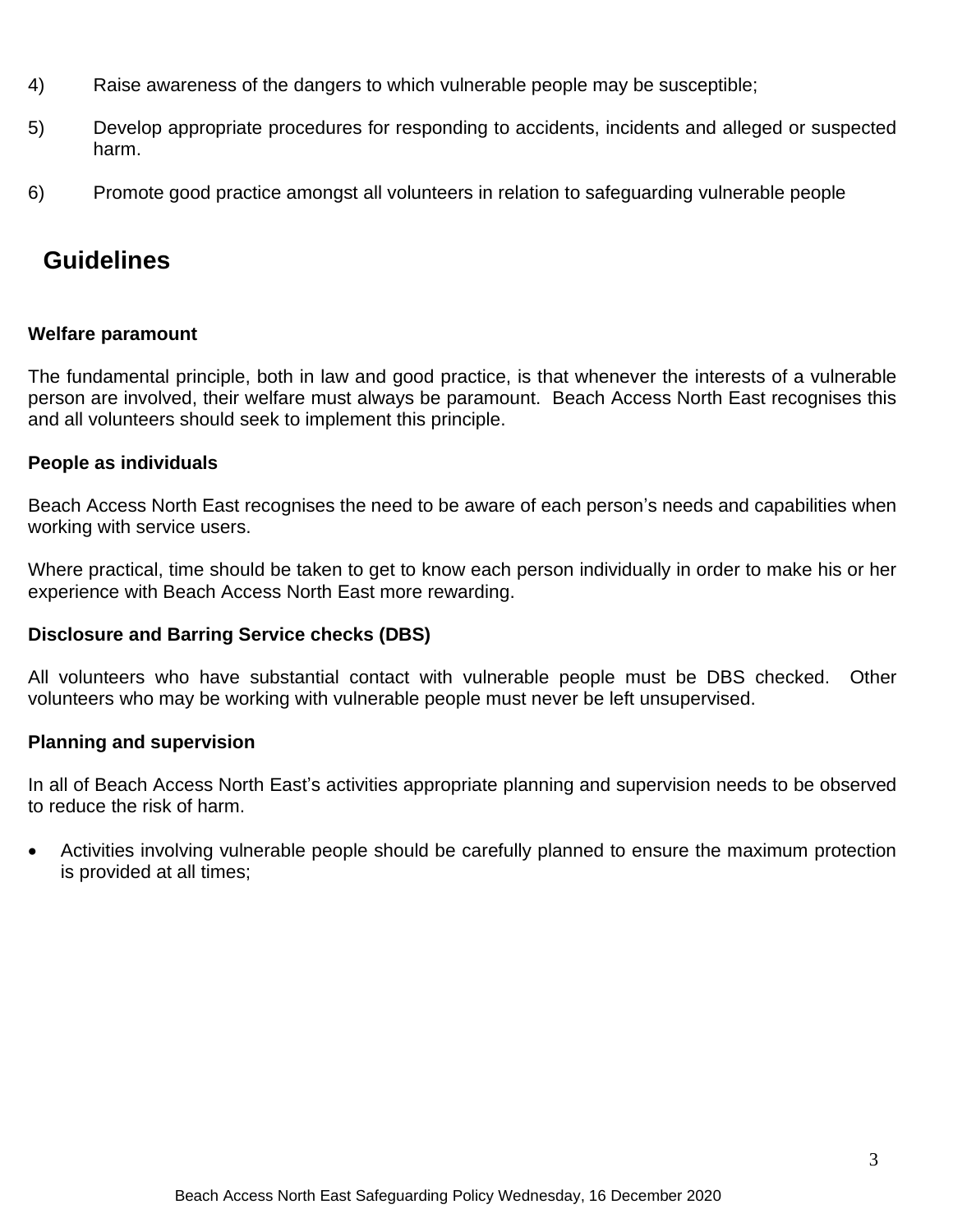# **Code of conduct**

The following is a quick reference guide to appropriate behaviour when working with those who may be vulnerable.

## Volunteers **should**:

- Remember they are a role model and provide an example for those they work with to follow;
- Bear in mind that some actions, no matter how well-intentioned, may be easily misinterpreted and so leave all parties vulnerable;
- Be alert to any potential harm of inappropriate behaviour by people who are vulnerable themselves
- Provide access for vulnerable people to discuss any concerns they may have;
- Speak to their colleagues if they have concerns about an individual's safety.

#### Volunteers **should not**:

- Arrange to see vulnerable people in circumstances unconnected with their work;
- Be left alone for substantial periods of time with anyone who is vulnerable.
- Permit abusive behaviour by others or engage in it themselves (eg ridiculing and bullying);
- Show favouritism to, or become too closely associated with an individual. Nor should they get drawn into inappropriate behaviour
- Allow or engage in suggestive remarks, gestures or touching of a kind which could be misunderstood;;
- Do anything which might undermine Beach Access North East's good reputation for providing a safe environment;
- Hesitate to share concerns on any of these matters with the appropriate Beach Access North East representative.

#### **Raising awareness of dangers**

# **Types of harm**

- **Physical** where vulnerable people receive physical hurt or injury;
- **Neglect** where adults fail to care for vulnerable people and to protect them from danger, seriously impairing their health, well-being or development;
- **Emotional** where vulnerable people are harmed by a constant lack of love and affection or intimidated by threats or taunts;
- **Sexual** where vulnerable people are encouraged or forced to observe or participate in any form of sexual activity by adults or children. This also includes the use of sexualised language.
- **Financial** where an individuals funds or resources are being inappropriately used by a third person. This includes withholding money or inappropriate use of a person's money or property.

Common sense should be relied upon to recognise the warning signs. However, it is essential to rely on facts rather than opinions and not jump to conclusions.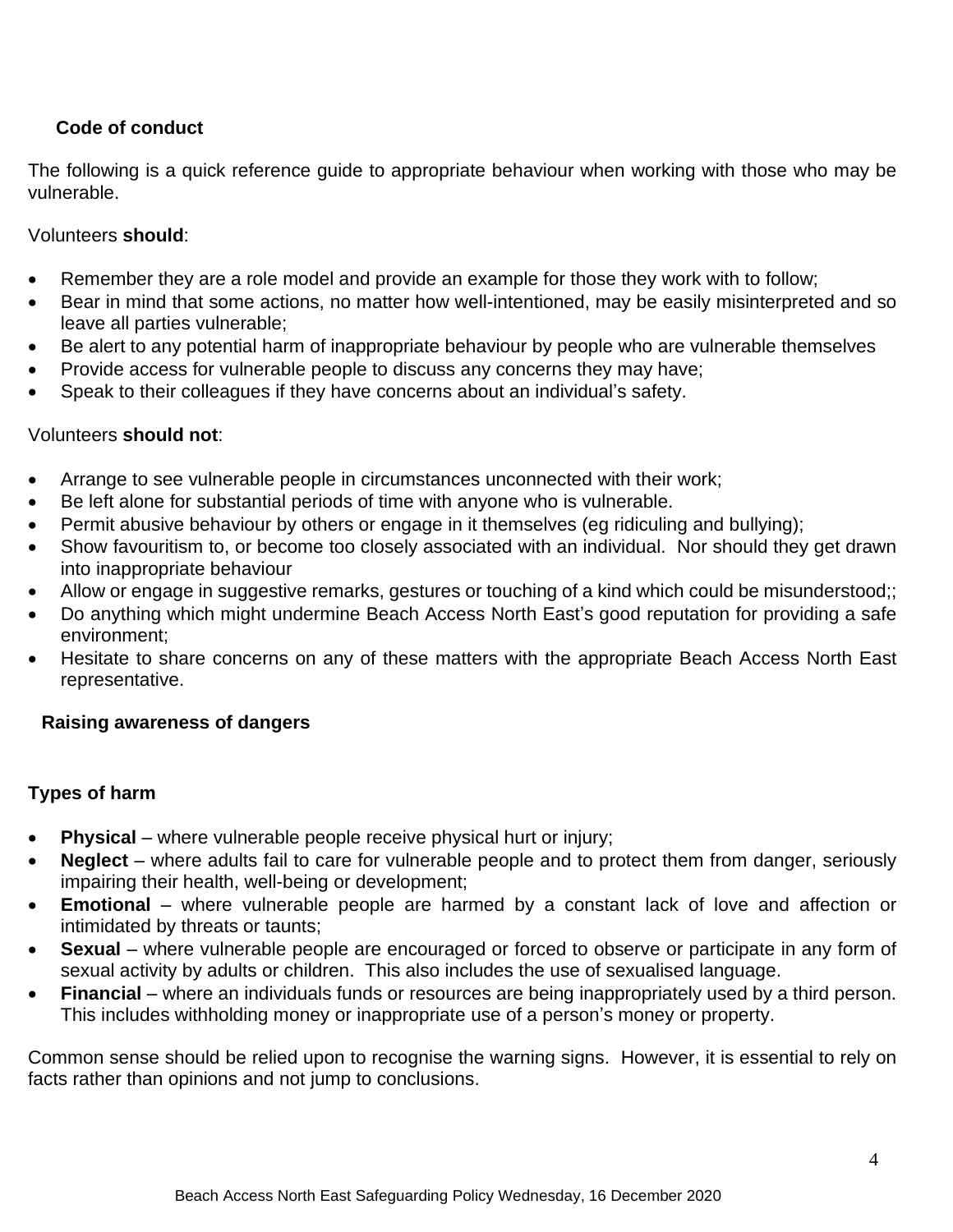# **Responding to accidents, incidents and harm**

#### **Responding to accidents / incidents**

In the event of an accident to an individual, first-aid should be administered, preferably by a trained firstaider and the situation managed to ensure the welfare of the individual and the safety of others. The emergency services should be called for where appropriate.

All accidents must be recorded in our accident book. Where appropriate the circumstances to the accident should be investigated to establish the cause and to identify what remedial action should be taken to minimise the possibility of a recurrence.

#### **Responding to alleged or suspected harm**

If a vulnerable person wants to talk about harm, it is essential that the volunteer:

- Listens carefully to what the person says, keeping a calm attitude
- Lets them know that to help them someone else must be told;
- Reassures them that they are not to blame;
- Is aware that they may have been threatened;
- Does not push them for information;
- Reassures them that they are right to talk about it and what they say is accepted;
- Lets them know what will happen next and undertakes to let them know the outcome.

#### **Dealing with alleged or suspected harm**

If a person who may be vulnerable has talked about harm, or harm is suspected, the volunteer **must** do two things:

- 1. **Write down accurately what the person has said using the proforma for recording disclosures or signs of abuse witnessed**
- 2. **Notify the appropriate Beach Access North East representative, giving them the completed proforma/written information.**

It is vitally important that the volunteer notifies the appropriate Beach Access North East representative, so that they can then inform and liaise with the relevant authorities where appropriate

Where a nominated representative is unavailable, and the vulnerable person is in imminent danger, the volunteer should contact the relevant authorities themselves. They should then inform the representative as soon as possible on their return.

Dealing with incidents of harm is difficult for any individual so volunteers **should not:**

- Act alone:
- Start to investigate; or
- Make any assumptions about the persons involved.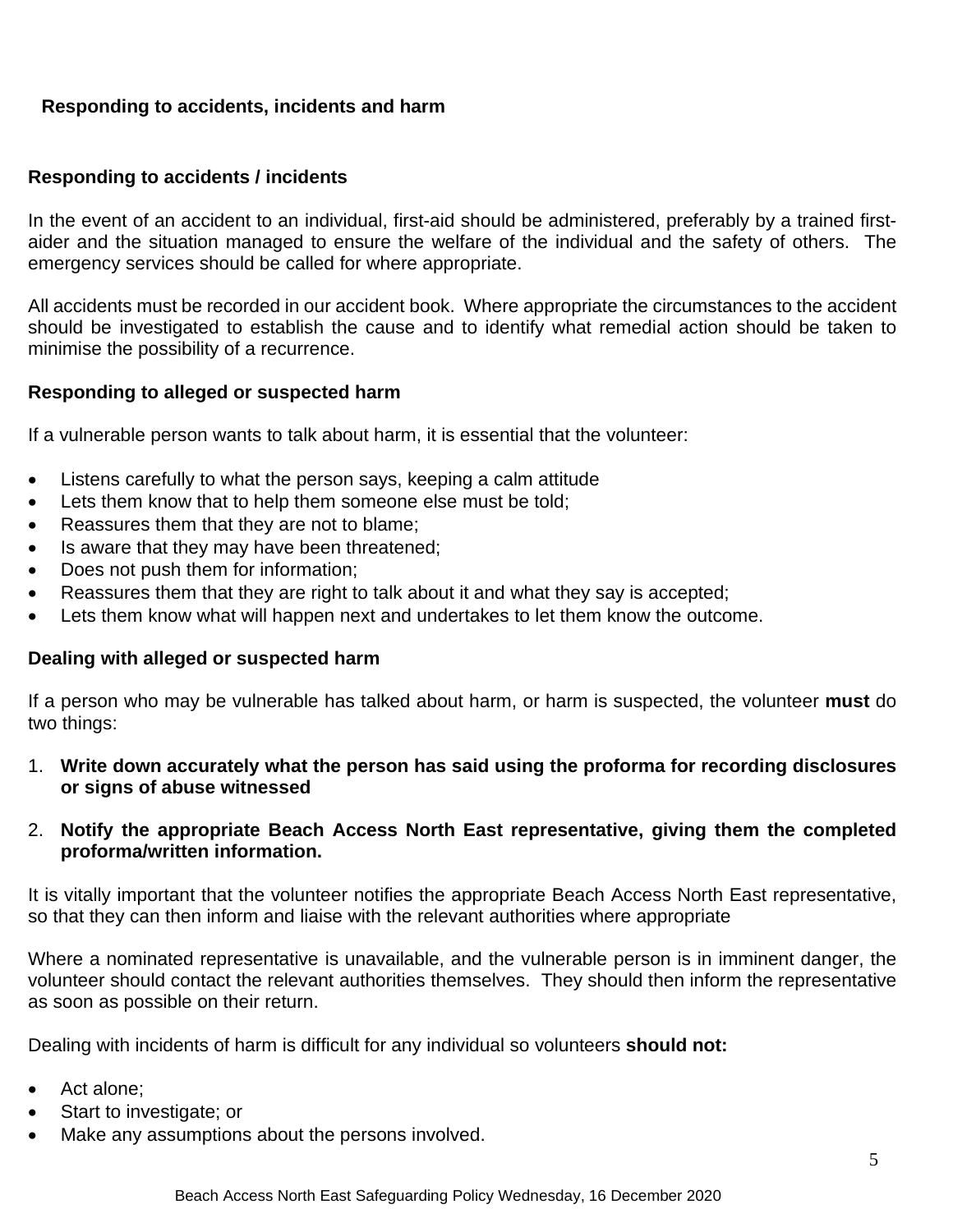#### **Dealing with alleged or suspected harm involving Beach Access North East volunteers**

Where it is suspected that a Beach Access North East volunteer may be involved in the abuse, the appropriate Beach Access North East representative should be informed as soon as possible. Any volunteer involved in any allegations of abuse should be immediately removed from access to vulnerable people, but be assured that no presumptions have been made and that the allegation will be fully investigated by the relevant authorities.

If gross misconduct is reasonably suspected, it may be appropriate to ask them not to attend any activities while the matter is under investigation Once the relevant authorities enquiry has concluded, the Beach Access North East Management Committee should decide what further action is appropriate.

#### **Confidentiality and sensitivity**

When dealing with personal and emotive details of this nature, confidentiality must be maintained at all times since the allegations or suspicions may prove to be unfounded. Notes and records should be kept in a secure place and shared only with those who need to know about the incident or allegation.

A sensitive approach should be taken with the accused to explain why an investigation has to take place and to reassure them that the matter will be handled discreetly and even-handedly by Beach Access North East.

No assumptions of guilt should be made unless and until an actual conviction has been obtained in the proceedings. The nominated Beach Access North East representative will maintain impartial contact during this process.

#### **Reporting Suspected Abuse to the Authorities**

lt is not the responsibility of Beach Access North East to investigate any allegations of abuse, only to ensure that the appropriate agencies are informed.

Beach Access North East nominated representative is responsible for alerting the duty officer at Childrens Services.

Childrens Services Emergency Duty Team 0845 600 5252

Police 01661 872555

The Beach Access North East representative is Caroline Corfield contact: 07970902796

**This policy was discussed and adopted at a meeting held on 7/03/17, edited on 30/06/19, 16/12/20**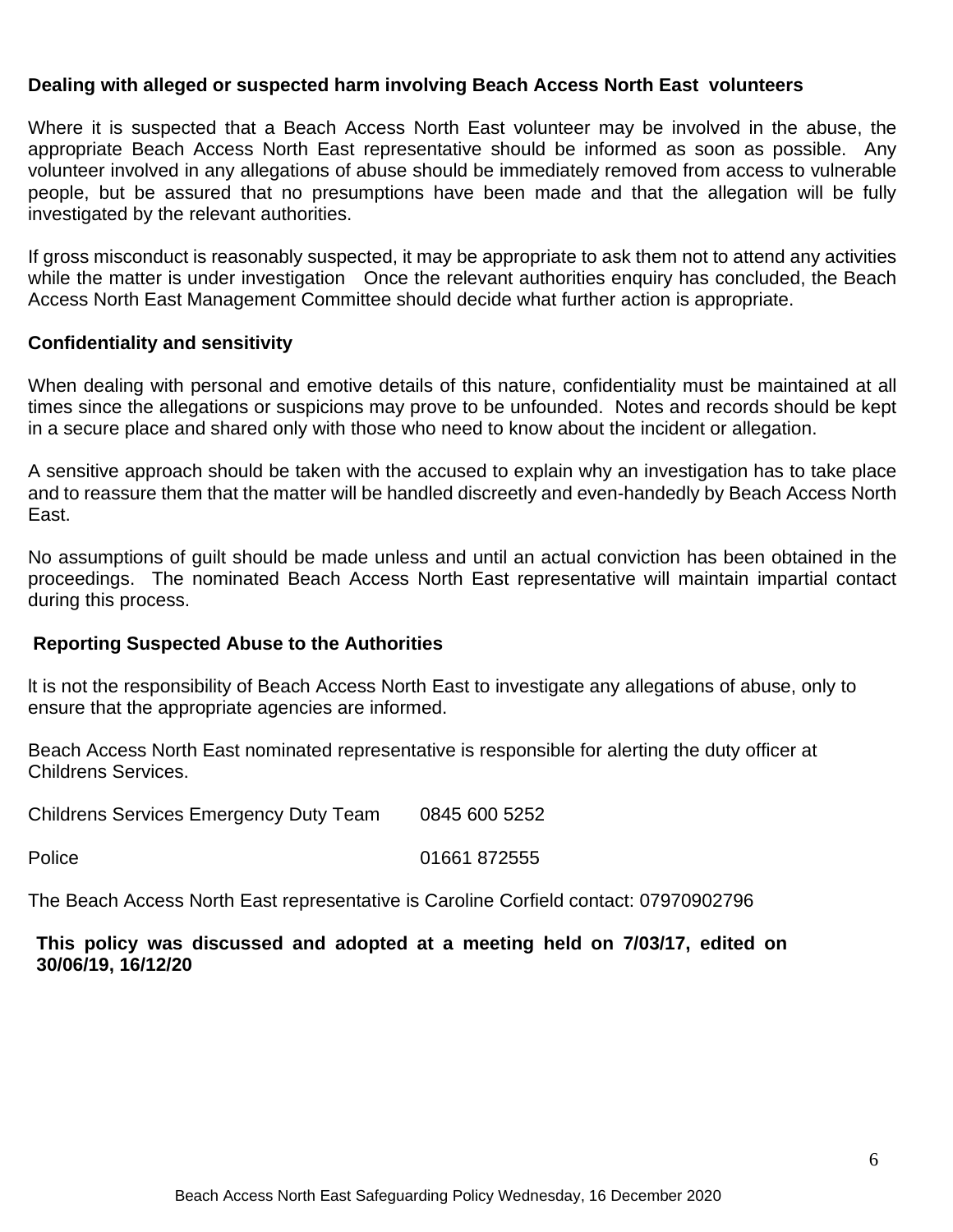# **Beach Access North East Pro forma for recording disclosures or signs of abuse witnessed**

# **To be completed by person receiving disclosure or witnessing signs of abuse.**

Name of person disclosing or displaying signs of abuse:

| Date and time disclosure received / | Jav | Month | lYear | ™e |
|-------------------------------------|-----|-------|-------|----|
| signs of abuse witnessed:           |     |       |       |    |

Is the person disclosing... Male  $\square$  Female  $\square$ 

| signs of abuse witnessed: |  |  | am/pm |
|---------------------------|--|--|-------|
|                           |  |  |       |

| What is their date of birth? |  |
|------------------------------|--|
| (if known):                  |  |

| What is their date of birth? | Ja∨ | Month | Year |
|------------------------------|-----|-------|------|
| (if known):                  |     |       |      |

What is their address? (if known):

|  | Please detail what the person said (word for word) or signs of abuse witnessed: |
|--|---------------------------------------------------------------------------------|
|--|---------------------------------------------------------------------------------|

Other observations / comments:

Name of person completing this form: